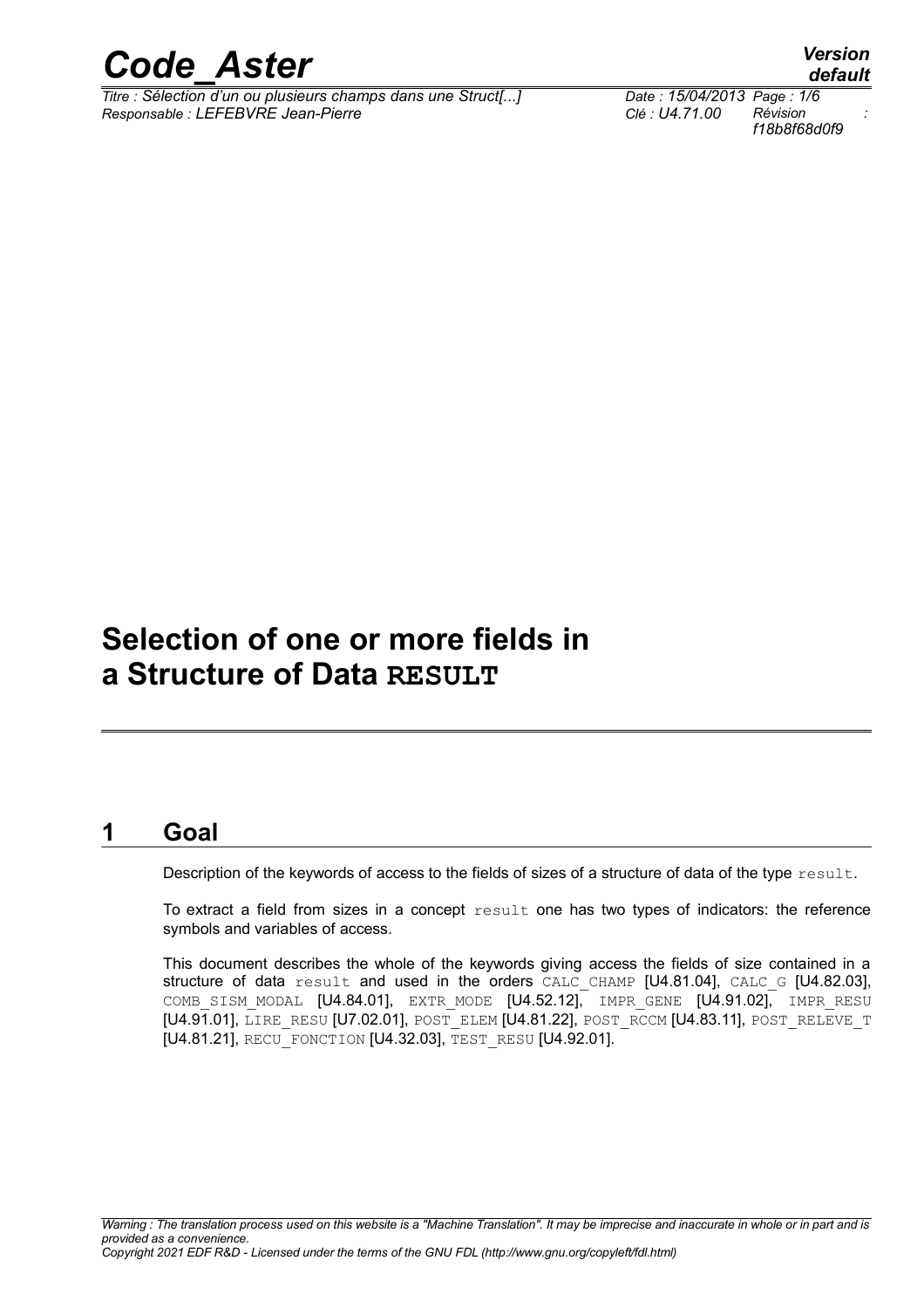*Titre : Sélection d'un ou plusieurs champs dans une Struct[...] Date : 15/04/2013 Page : 2/6 Responsable : LEFEBVRE Jean-Pierre Clé : U4.71.00 Révision :*

# Extraction of a field of size of resu

*f18b8f68d0f9*

### **2 Syntax**

|          | ♦ |            |            | TOUT CHAM = $/$ 'YES',                                                                                |     | / $'NOT'$ ,                | [DEFECT]            |
|----------|---|------------|------------|-------------------------------------------------------------------------------------------------------|-----|----------------------------|---------------------|
|          |   |            |            | $\begin{array}{cccc}\n\text{NOM\_CHAM} & = & \text{L\_NOMSYMB,} \\ \end{array}$                       |     |                            | [1 K16]             |
|          | ♦ |            |            | TOUT ORDRE                                                                                            |     | $=$ 'YES',                 | [DEFECT]            |
|          |   |            |            | / NUME_ORDRE = LORDRE,<br>/ LIST ORDRE                                                                | $=$ | LENTI,                     | $[1 I]$<br>[listis] |
|          |   |            |            | TOUT MODE                                                                                             |     | $=$ 'YES',                 |                     |
|          |   |            |            | $\begin{array}{cccc} \sqrt{16} & \text{NUME\_MODE} & = & \text{LMODE,} \end{array}$<br>/ LIST_MODE    |     | $=$ LENTI,                 | $[1 1]$<br>[listis] |
|          |   |            |            | NOEUD CMP                                                                                             |     | $=$ LNOECMP,               | [1 K16]             |
|          |   |            |            | NOM_CAS                                                                                               |     | $=$ NCAS,                  | [K16]               |
|          |   |            |            | $\texttt{ANGLE}$ = $\texttt{LANGL}$ ,                                                                 |     |                            | [1 R]               |
|          |   |            |            | / $\text{FREQ}$ = $\text{LFREQ}$ ,<br>$/$ LIST_FREQ = LREEL,                                          |     |                            | [1 R]<br>[liststr8] |
|          |   |            |            | / $TOUT_INST = 'YES',$                                                                                |     |                            |                     |
|          |   |            | $\sqrt{2}$ | $\begin{array}{cccc}\n\text{INST} & = & \text{LINST}\text{,}\n\end{array}$<br>$LIST\_INST$ = $LREEL,$ |     |                            | [1 R]<br>[liststr8] |
|          | ♦ | $\sqrt{2}$ |            | CRITERION = $'RELATIVE'$                                                                              |     |                            |                     |
| [DEFECT] |   |            |            | $\Diamond$ PRECISION = / prec                                                                         |     | / $1.0E-3$ or $1.0D-6$ , * | [R]<br>[DEFECT]     |
|          |   |            |            | CRITERION = 'ABSOLUTE'                                                                                |     |                            |                     |
|          |   |            |            | PRECISION = prec                                                                                      |     |                            | [R]                 |

\* This value by default depends on the structure of data of type result which is exploited.

- PREC =  $10^{-3}$  for the following orders: TEST\_RESU, EXTR\_MODE, COMB\_SISM\_MODAL,
- PREC =  $10^{-6}$  for the following orders *:* CALC CHAMP, CALC G, IMPR GENE, IMPR RESU, LIRE\_RESU, POST\_ELEM, POST\_RCCM, POST\_RELEVE\_T, POST\_RCCM.

The value by default of 1.0D−6 for the relative precision was selected very small to avoid selecting very close values obtained for example during the automatic recutting of the step of time. The keyword PRECISION becomes obligatory (not value by default) if CRITERE=' ABSOLU'.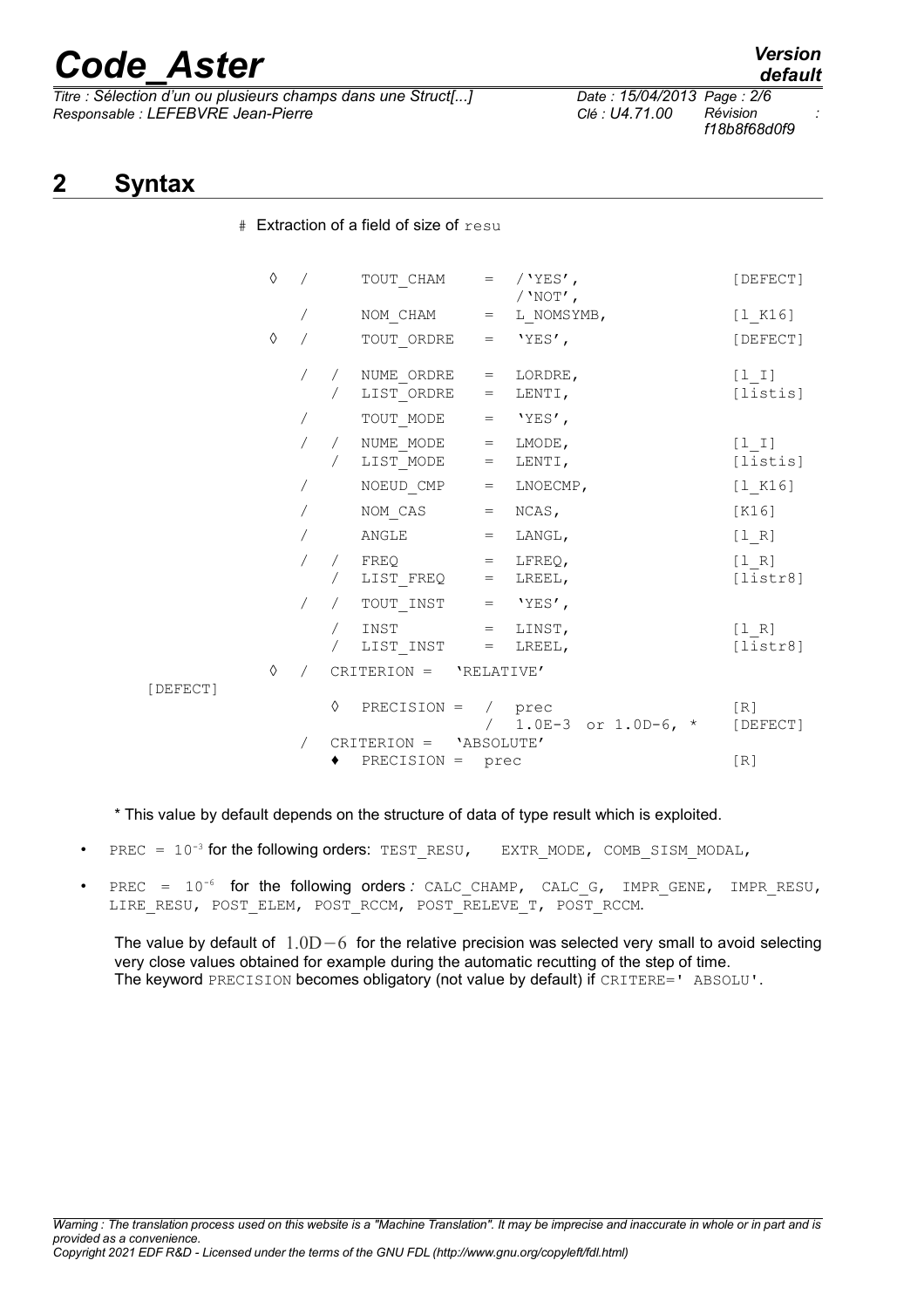*Titre : Sélection d'un ou plusieurs champs dans une Struct[...] Date : 15/04/2013 Page : 3/6 Responsable : LEFEBVRE Jean-Pierre Clé : U4.71.00 Révision :*

*f18b8f68d0f9*

### **3 Extraction of a field of size**

#### **3.1 Choice of the reference symbols: Operands TOUT\_CHAM / NOM\_CHAM**

/ TOUT CHAM = /'YES' [DEFECT]

This keyword indicates that one wants to reach (X) the field (S) of sizes actually calculated (S) for the concept result RESU. If the operand is not used NOM CHAM, this operand is taken by default with 'YES'.

The possible fields are described in specific documentations of the concepts  $result$ .

Example: the possible fields are for a result of the type  $evol$  elas [U4.51.01]:

DEPL SIGM\_ELNO EPSI\_ELNO … … … / NOM CHAM = L NOMSYMB [1 K16]

A concept result can be composed of several fields of sizes of type field to the nodes or field by element. This keyword makes it possible to confer choose a list of reference symbols of field among the whole of possible (  $TOUT$  CHAM).

**Note:**

*Keywords TOUT\_CHAM and NOM\_CHAM cannot be used simultaneously.*

#### **3.2 Choice of the sequence numbers: Operands TOUT\_ORDRE/NUMÉRIQUE\_ORDRE/LISTE\_ORDRE**

TOUT ORDRE = 'YES' [DEFECT]

This keyword gives access (X) the field (S) for all the already calculated sequence numbers.

Example:

- every moment for a result of the type  $evol$  ...
- all clean modes for a result of the type mode meca.

/ NUME ORDRE : LORDRE [l I]

This keyword makes it possible to reach only (X) the field (S) correspondent a list of sequence numbers LORDRE (plural is employed here for the case where one chose  $TOUTCHAM = 'YES'.$ ).

Example: RESU =  $(F$  (RESULTAT= RESU, TOUT CHAM = 'YES', NUME ORDRE= (3.6))

One will reach all the computed fields with the third and the sixth sequence number.

/ LIST\_ORDRE : LENTI [listis]

The keyword  $LIST$  ORDRE indicate that one wants to reach  $(X)$  the field  $(S)$  correspondent with a list of sequence numbers LENTI, defined by the operator DEFI\_LIST\_ENTI [U4.34.02] (LENTI is thus a concept of the type listis).

Example:

LIST = DEFI LIST ENTI ( VALE =  $(3.6)$ )

*Warning : The translation process used on this website is a "Machine Translation". It may be imprecise and inaccurate in whole or in part and is provided as a convenience.*

*Copyright 2021 EDF R&D - Licensed under the terms of the GNU FDL (http://www.gnu.org/copyleft/fdl.html)*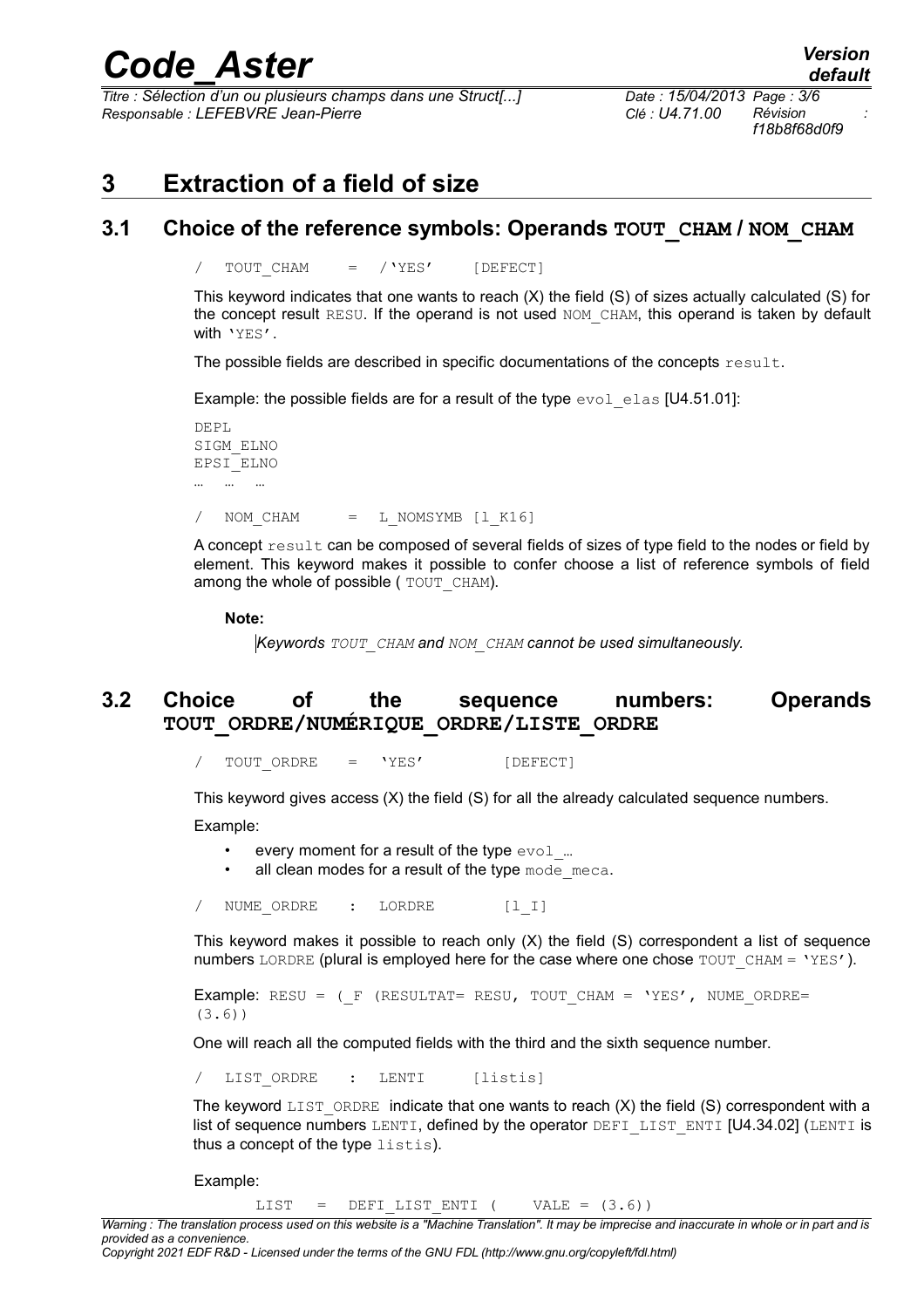*Titre : Sélection d'un ou plusieurs champs dans une Struct[...] Date : 15/04/2013 Page : 4/6 Responsable : LEFEBVRE Jean-Pierre Clé : U4.71.00 Révision :*

*f18b8f68d0f9*

RESU = (F (RESULTAT= RESU, TOUT CHAM = 'YES', LIST ORDRE= LISTS)

One will reach all the computed fields with the third and the sixth sequence number.

#### **3.3 Other ways of choosing the sequence numbers: variables of access**

#### **3.3.1 Operands TOUT\_MODE/NUMÉRIQUE\_MODE/LISTE\_MODE/NOEUD\_CMP**

/ TOUT MODE = 'YES'

This keyword indicates that one wants to reach all the fields for all the already calculated numbers of mode.

It is licit only for the types of concept result (mode statics or dynamic) having for variable of access NUME\_MODE.

/ NUME MODE = LMODE [l I]

This keyword indicates that one wants to reach (X) the field (S) correspondent with a list of numbers of mode LMODE. These numbers are those affected by the calculation algorithm.

It is licit only for the types of concept result (mode statics or dynamic) having for variable of access NUME\_MODE.

**Example:** RESU =  $(F \times R)$  (RESULTAT= RESU, TOUT CHAM = 'OUI', NUME MODE= (3.6))

One will reach all the fields corresponding to the third and the sixth mode.

/ LIST\_MODE = LENTI [listis]

The keyword LIST MODE indicate that one wants to reach  $(X)$  the field  $(S)$  correspondent with a list of numbers of modes LENTI, defined by the operator DEFI\_LIST\_ENTI  $[U4.34.02]$  (LENTI is thus a concept of the type listis). It is valid only for the types of concept result having for variable of access NUME\_MODE.

Example:

```
LIST = DEFI_LIST_ENTI ( VALE = (3.6))
RESU = (F (RESULTAT= RESU, TOUT CHAM = 'YES', LIST MODE= LISTS)
```
One will reach all the fields corresponding to the third and the sixth mode.

 $NOEUD$   $CMP$  =  $LNOECMP$   $[1$   $K16]$ 

Results of the type base modale or mode stat have as a variable of access NOEUD CMP. The value of these variables of access is obtained by concaténant the name of the node and the name of the component. To specify a value of the variable of access, the user will give two names, the name of the followed node by the name of the component. A list of *n* variables of access will be introduced by the data of N couples (name of the node, name of the component).

A list of values of this variable of access can be provided by the list *couple1 , couple2 ,…* .

#### **3.3.2 Operand NOM\_CAS**

 $NOM CAS$  =  $NCAS$  [K16]

The keyword NOM CAS indicate that one wants to reach the field corresponding to a case of loading. It is licit only for the concepts  $result$  of type  $mult$  elas who have as a variable of access NOM\_CAS and produced by MACRO\_ELAS\_MULT [U4.51.02].

#### **3.3.3 Operand ANGLE**

*Warning : The translation process used on this website is a "Machine Translation". It may be imprecise and inaccurate in whole or in part and is provided as a convenience. Copyright 2021 EDF R&D - Licensed under the terms of the GNU FDL (http://www.gnu.org/copyleft/fdl.html)*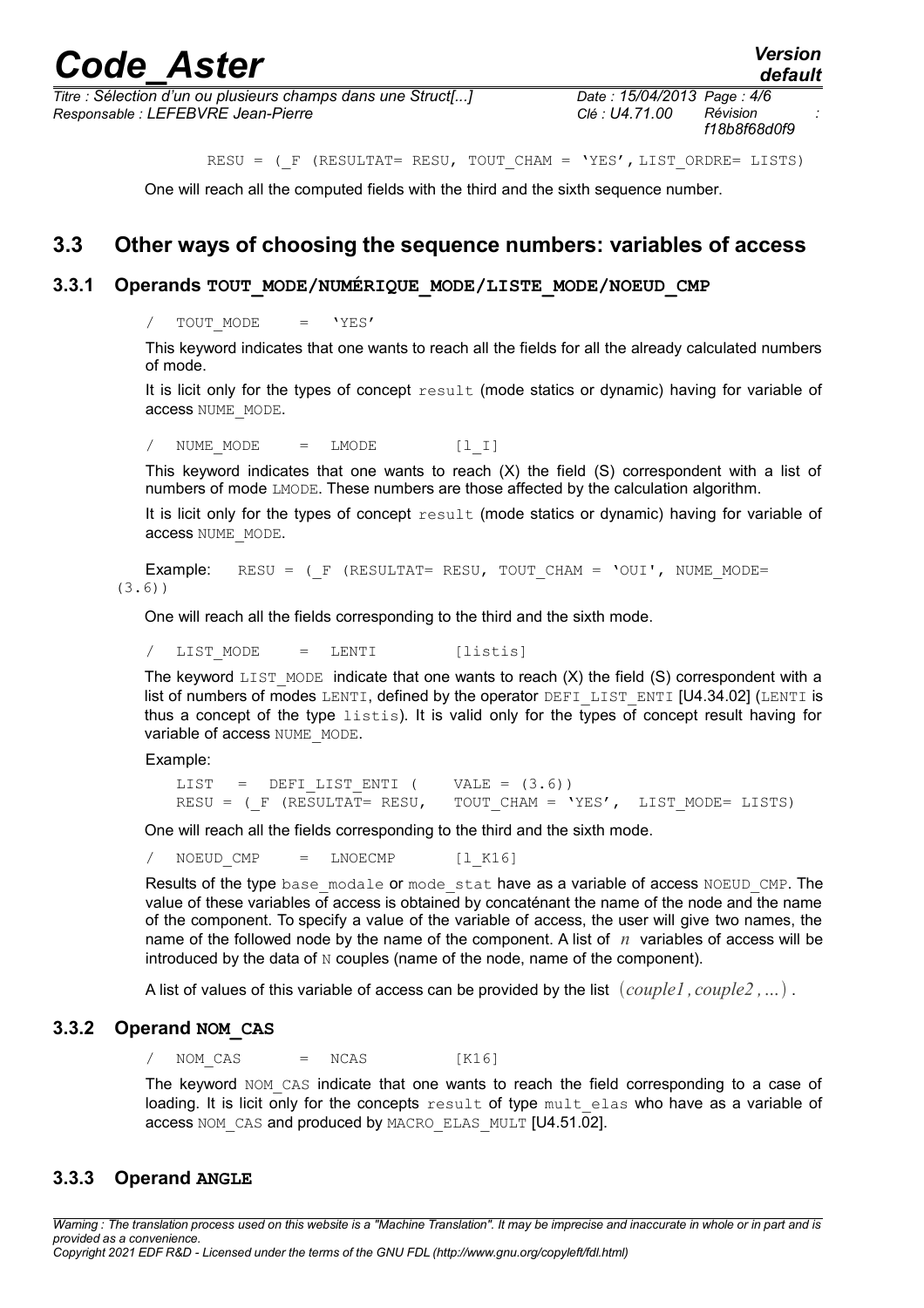*Titre : Sélection d'un ou plusieurs champs dans une Struct[...] Date : 15/04/2013 Page : 5/6 Responsable : LEFEBVRE Jean-Pierre Clé : U4.71.00 Révision :*

*f18b8f68d0f9*

 $/$  ANGLE = LANGL  $[1 R]$ 

The keyword ANGLE indicate that one wants to reach  $(X)$  the field  $(S)$  recombined  $(S)$  for a list of angles. It is licit only for the concepts  $result$  of type comb fourier who have as a variable of access ANGLE and produced by the operator COMB\_FOURIER [U4.83.31].

#### **3.3.4 Operands FREQ / LIST\_FREQ**

These operands are licit only for the types of concept result having for variable of access FREQ (mode\_meca, dyna\_harm,…).

 $/$  FREQ = LFREQ  $[1 R]$ 

The keyword  $FREQ$  indicate that one wants to reach  $(X)$  the field  $(S)$  correspondent with a list of frequencies LFREQ.

**Example:** RESU =  $(F \times (RESULTAT= RESULT, TOUT CHAM = 'OUT', FREQ = (3.52,$ 7.37))

One will reach all the fields corresponding to the frequencies 3.52 and 7.37 .

/ LIST\_FREQ = LREEL [listr8]

The keyword LIST FREQ indicate that one wants to reach  $(X)$  the field  $(S)$  correspondent with a list of frequencies LREEL, defined by the operator DEFI\_LIST\_REEL (LREEL is thus a concept of the type listr8).

Example:

```
LIST = DEFI_LIST_REEL ( VALE = (3.52, 7.37))<br>RESU = ( F (RESULTAT= RESU, TOUT CHAM = 'YES',
                                          TOUT CHAM = 'YES', LIST FREQ =
```
LIST)

One will reach all the fields corresponding to the frequencies  $3.52$  and  $7.37$ .

#### **3.3.5 Operands TOUT\_INST / INST / LIST\_INST**

These operands are licit only for the types of concept result of temporal evolution having for variables of access INST (evol noli, evol ther, dyna trans,...).

TOUT INST = 'YES'

This keyword indicates that one wants to reach all the fields for every already calculated moment.

/ INST = LINST [1R]

The keyword  $INST$  indicate that one wants to reach  $(X)$  the field  $(S)$  correspondent with a list of moments LINST.

```
Example: RESU = (F \times (RESULTATE \times ESU, TOUT CHAM = 'YES', INSTE (3. , ...))7.))
```
One will reach all the fields corresponding to the moments 3. and 7. .

/ LIST\_INST = LREEL [listr8]

The keyword  $LIST$  INST indicate that one wants to reach  $(X)$  the field  $(S)$  correspondent with a list of moments LREEL, defined by the operator DEFI\_LIST\_REEL (LREEL is thus a concept of the type listr8).

Example:

LIST = DEFI LIST REEL ( VALE =  $(3. , 7.))$ RESU = ( $F$  (RESULTAT= RESU, TOUT CHAM = 'YES', LIST INST= LISTS)